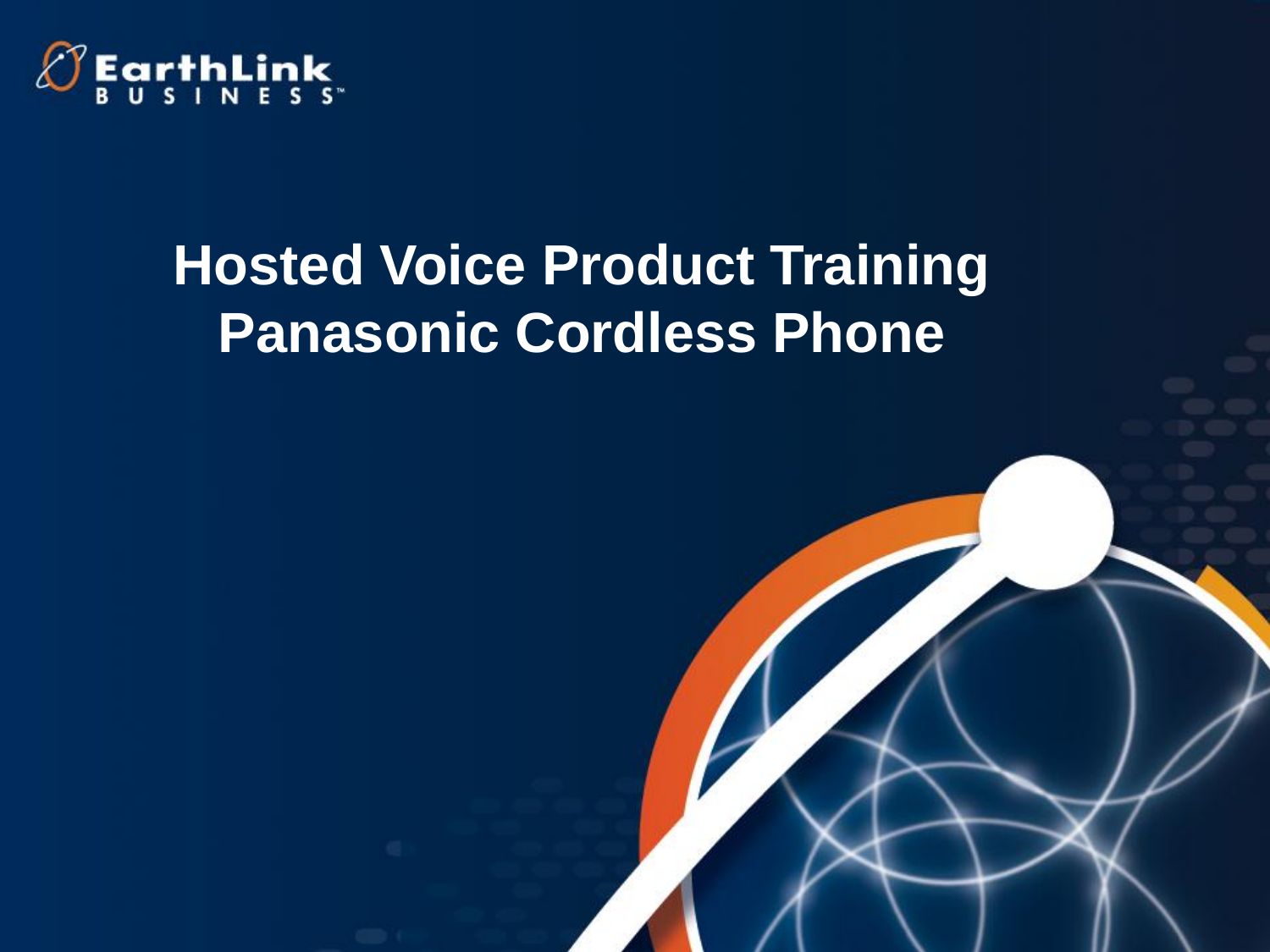## **Agenda**

- 1. Resource Center
- 2. Panasonic Cordless Phone
- 3. Base Pairing
- 4. Making an Outbound Call
- 5. Hold
- 6. Answering Multiple Calls
- 7. "Blind" Transfer
- 8. "Announced" Transfer
- 9. Transfer No Answer
- 10.Conference Call
- 11.Contacts

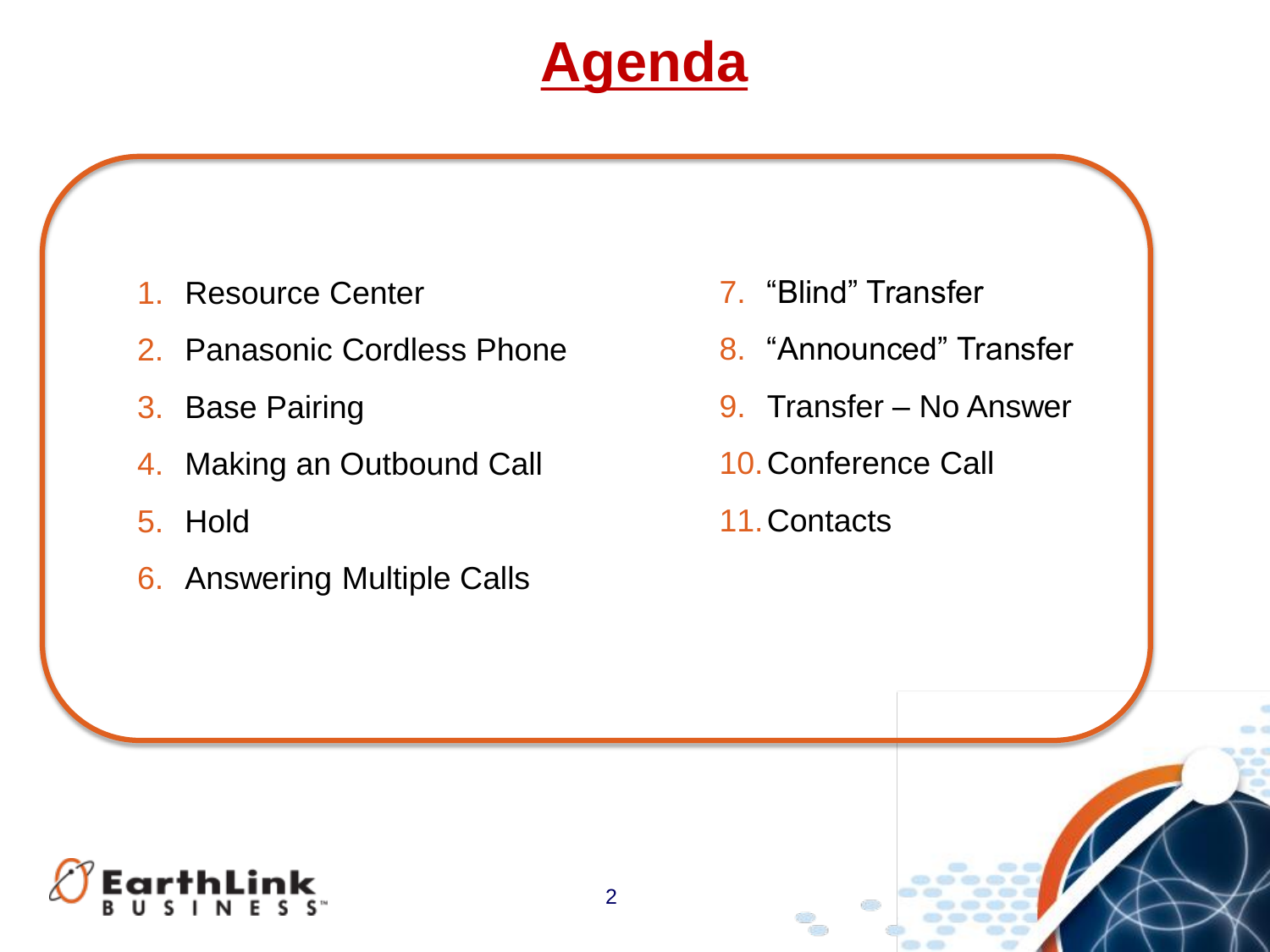# **Resource Center**

#### http://www.earthlinkbusiness.com/hostedvoice

| <b>ABOUT US</b><br><b>RESIDENTIAL</b><br><b>BUSINESS</b> | $\Box$ ·) 1-877-355-1501                                               |  |
|----------------------------------------------------------|------------------------------------------------------------------------|--|
|                                                          | Contact Us Sitemap Login<br><b>Live Sales Chat</b><br><b>Wholesale</b> |  |
| $\varnothing$ EarthLink                                  |                                                                        |  |
| <b>PRODUCTS</b> $=$<br>IT SERVICES $=$<br>$SOLUTIONS =$  | PARTNERS<br>$SUPPORT =$<br>$ABOUT =$<br><b>REQUEST A QUOTE</b>         |  |
| <b>Hosted Voice Customer Resource Center</b>             | You<br>Tuke<br>- 0<br>$\blacksquare$                                   |  |

#### LIVE INSTRUCTOR LED ONLINE TRAINING

Step 1: To register for a live instructor led online training course, start by selecting a course below:

 $\left| \cdot \right|$ 

 $\blacktriangledown$ 

-- Select a training course --

#### **ON DEMAND TRAINING**

Step 1: To access an online computer based training course, start by selecting a course below:

-- Select a training course --

#### **KNOWLEDGE BASE**

#### **USER SUPPORT**

**Standard Seat Training** 

**Premium Seat Training** 

**User Training** 

**Guides** 

#### **QUICK START GUIDES**

#### **HARDWARE SUPPORT**

Aastra Polycom **CommPortal Assistant Install CommPortal Communicator Install** 

**Aastra Desk Phones** Aastra 6731i Quick Start Guide Aastra 6739i Quick Start Guide Aastra 6757i CT Quick Start Guide Aastra 6757i Quick Start Guide

450

#### **ADMIN SUPPORT**

**Administrator Training Business Group Admin Training** 

**Guides Business Group Admin Guide** 



3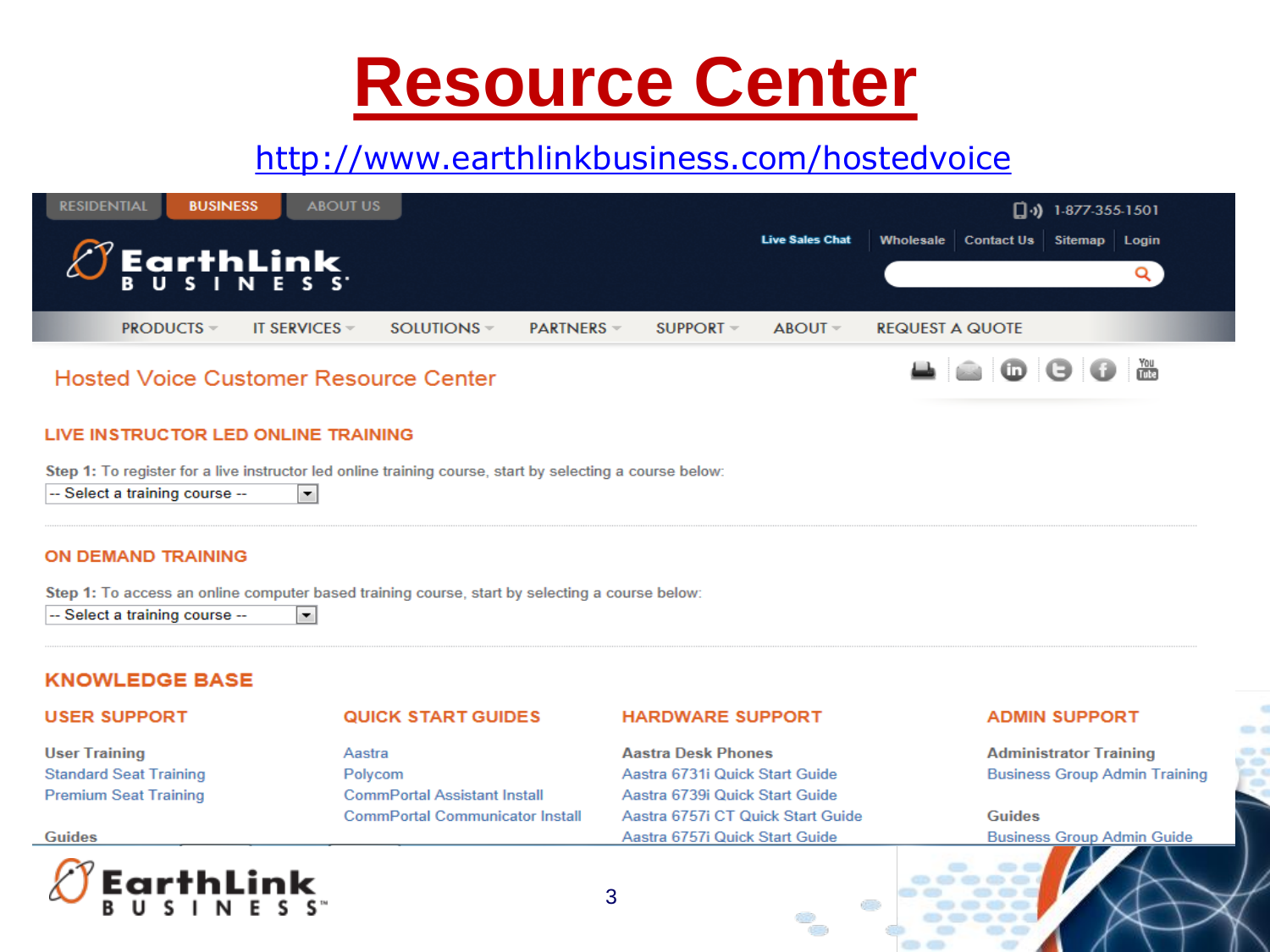# **Panasonic Cordless Phones**

- The Panasonic Cordless Phone base can be paired with up to five (5) additional cordless handsets to make a total of six (6) handsets.
- All the handsets will have the same phone number.
- When the number is called, all the handsets will ring simultaneously.
- In order for the cordless phone(s) to ring when another number is dialed, the user must activate either Call Forwarding or the "Find Me / Follow Me" feature in the CommPortal.
- The Panasonic Cordless phone can be used in conjunction with either Aastra or Polycom IP Phone.



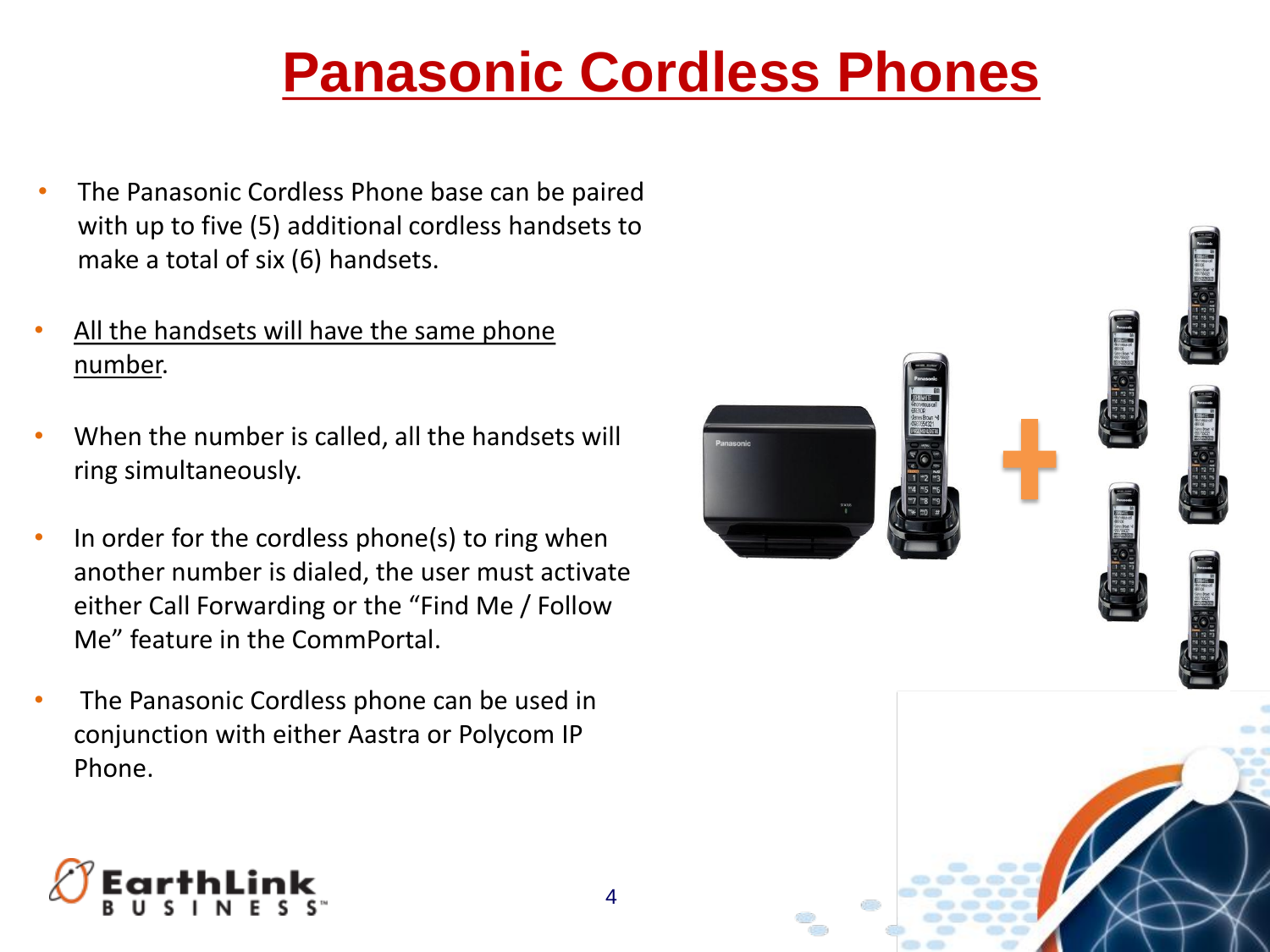# **Pairing Handset to Base**

- 1. From the handset press "Menu"
- 2. Press 1,
- 3. Press 3,
- 4. Press 0
- 5. Press and hold "ALL" for 4 seconds on the unit base





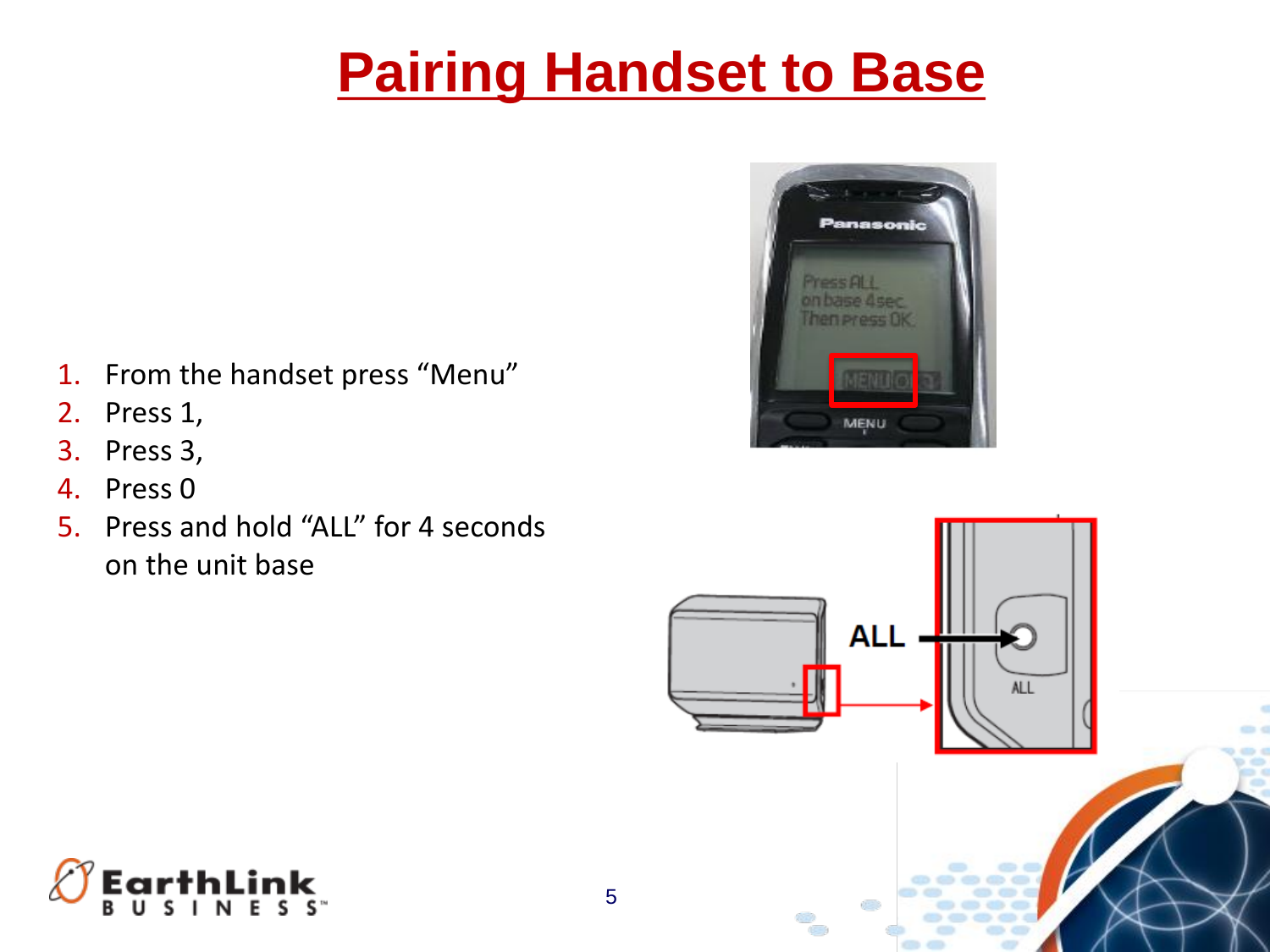# **Pairing Handset to Base (cont.)**

- 1. STATUS LED blinking
- 2. On handset Press "OK" &
- 3. Wait for a long beep





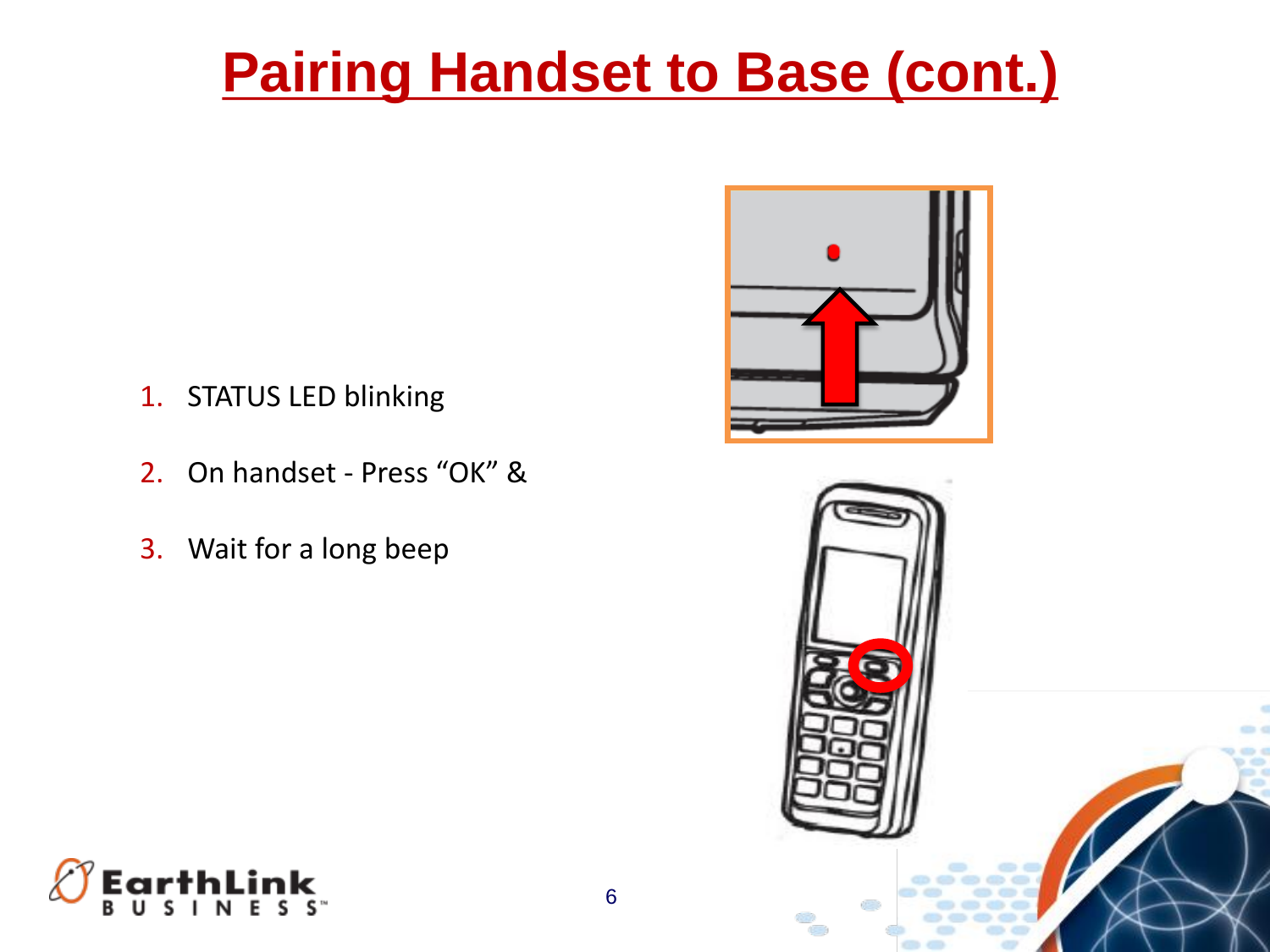# **Making a Call**

#### *To Dial an Internal Extension*

- 1. Dial the extension number
- 2. Press the "**Talk**" Soft key

### *To Dial an External Number*

- 1. Dial the 10 digit number phone number
- 2. Press the "**Talk**" Soft key



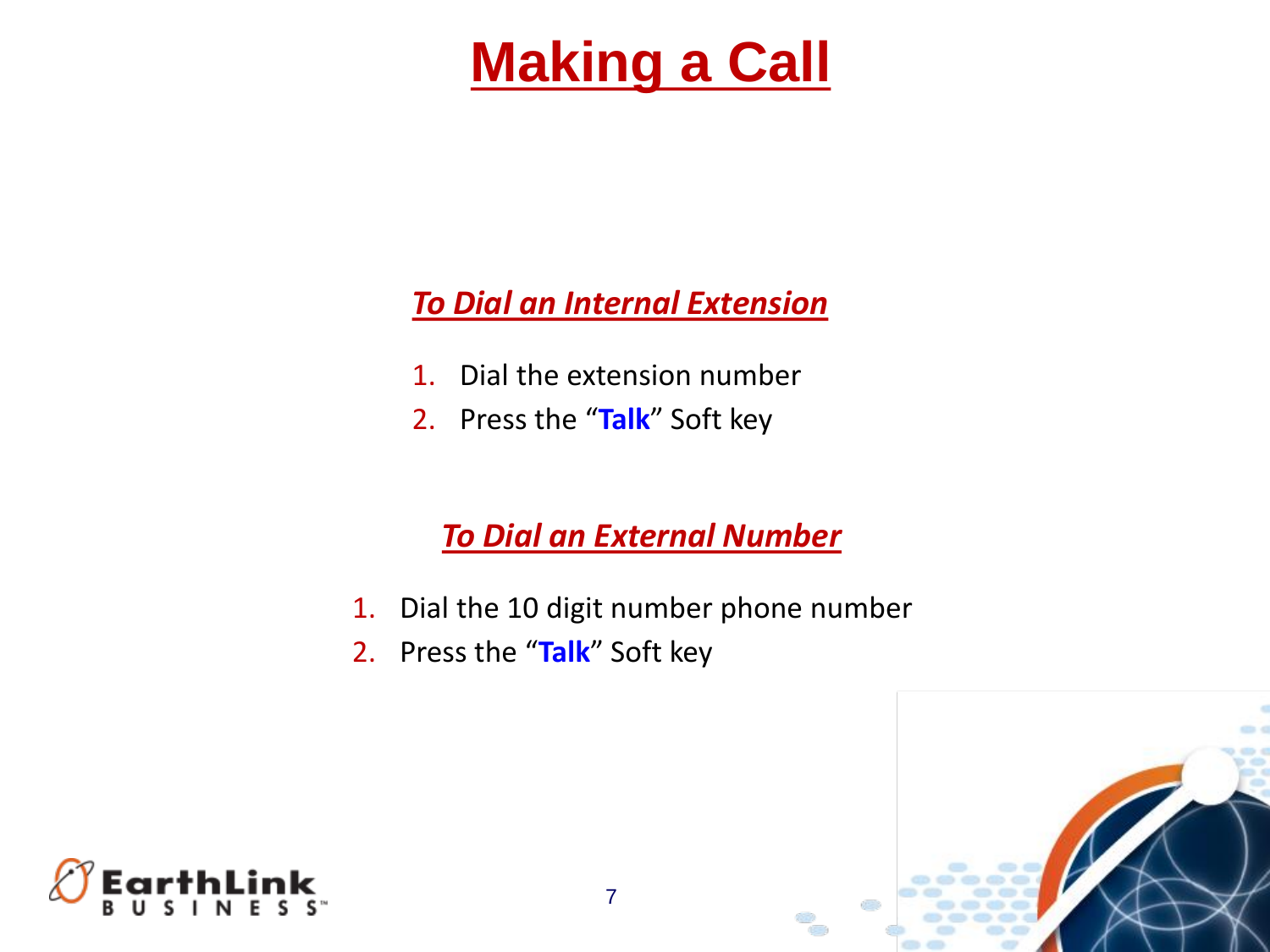## **Hold / Resume**



### *To Place the Call on Hold*

Press "**Hold**"

The customer will hear music while on hold

### *To Resume the Call*

Press "**Hold**" a 2nd time



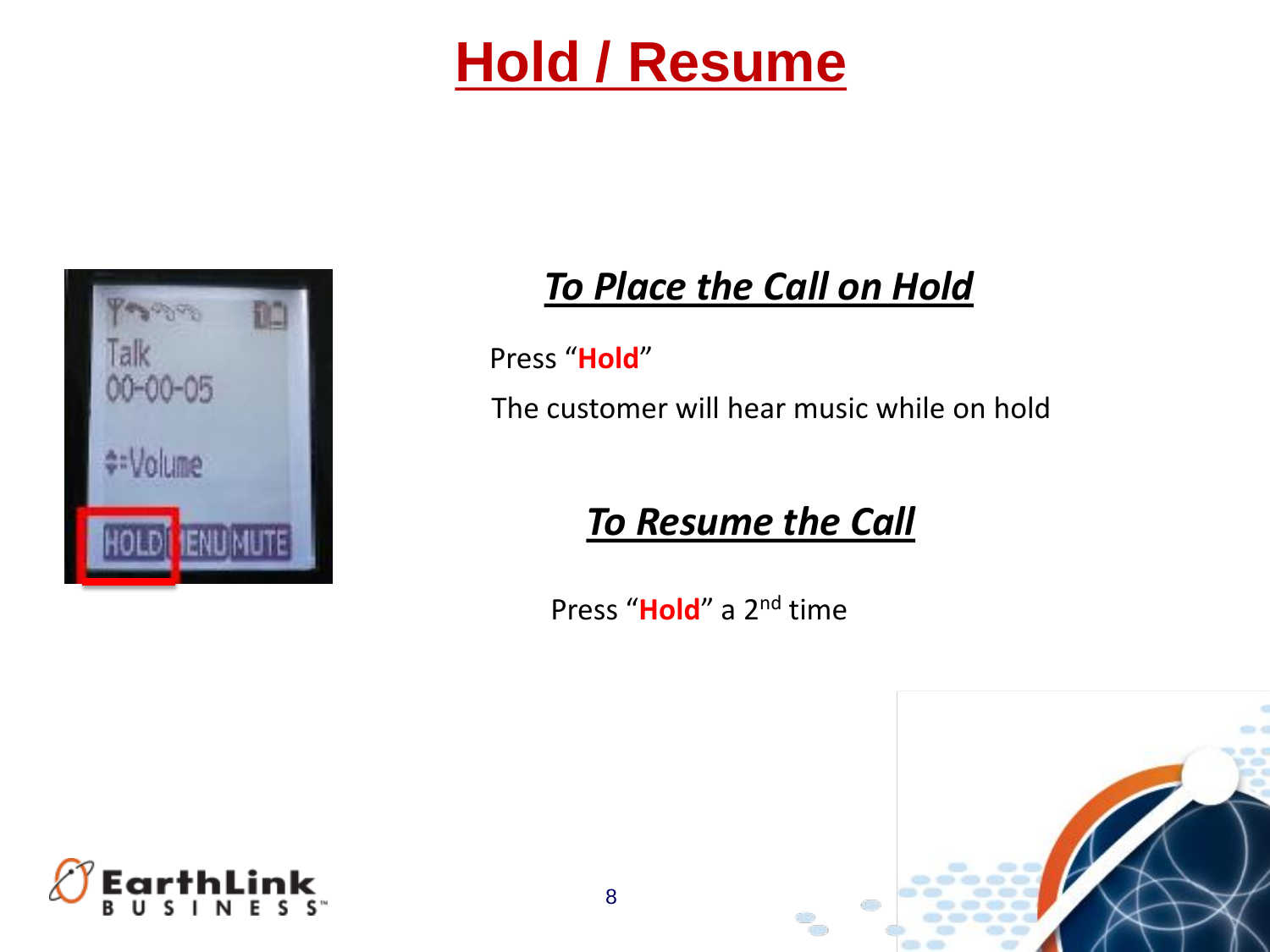# **Answering Multiple Incoming Calls**

#### *When you hear the "Call Waiting" beep*:

- 1. Press "**Switch**"
- 2. When "**Switch**" is pressed, the 1<sup>st</sup> call is automatically placed on hold & you are now connected to the 2nd incoming call
- 3. Press the "**Switch**" a 2nd time to go back to the  $1<sup>st</sup>$  caller





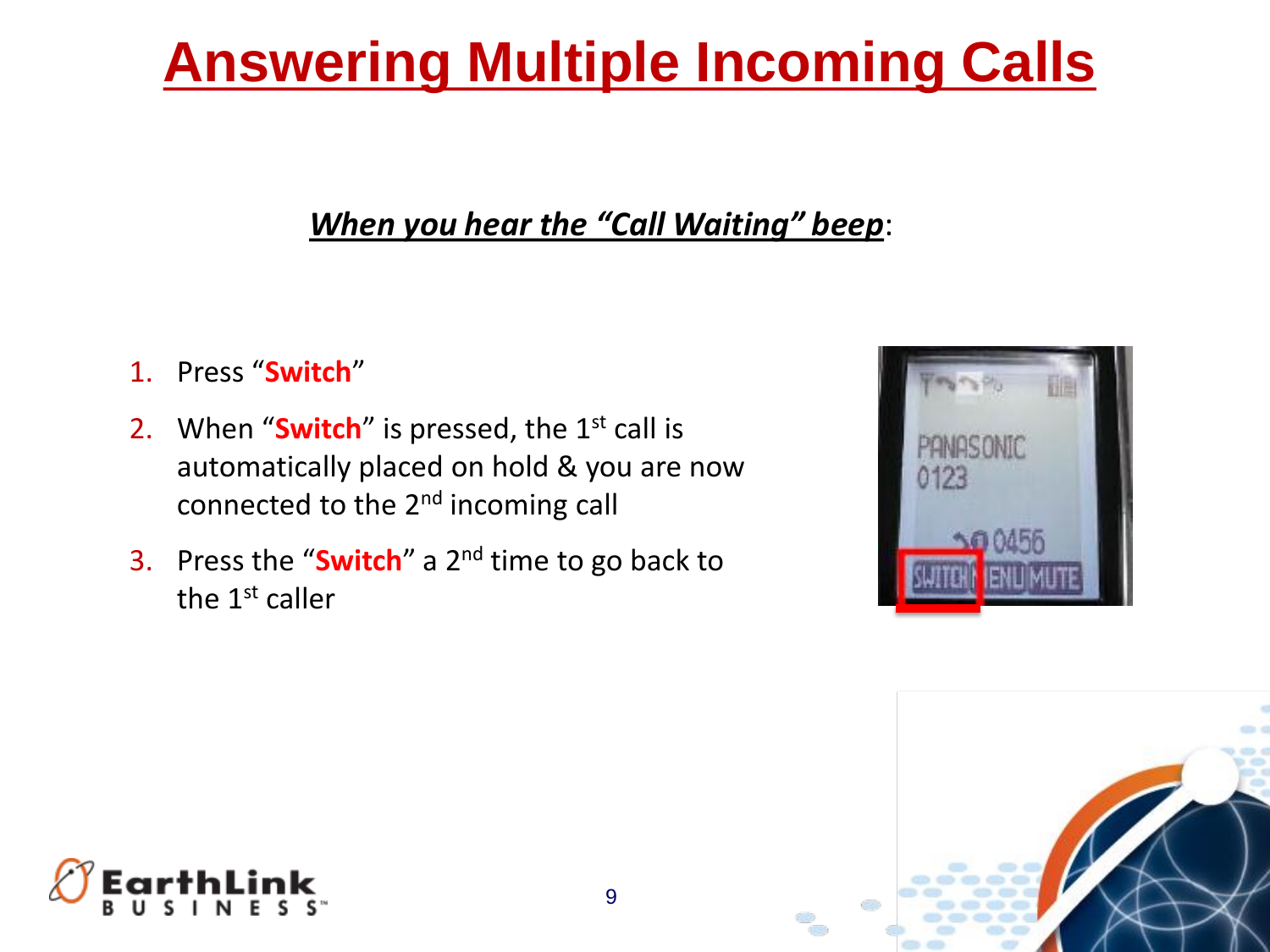### **Transfers**



#### There are *2* types of transfers to choose from:

**Blind** – Incoming call not announced

*Announced* – Incoming call announced

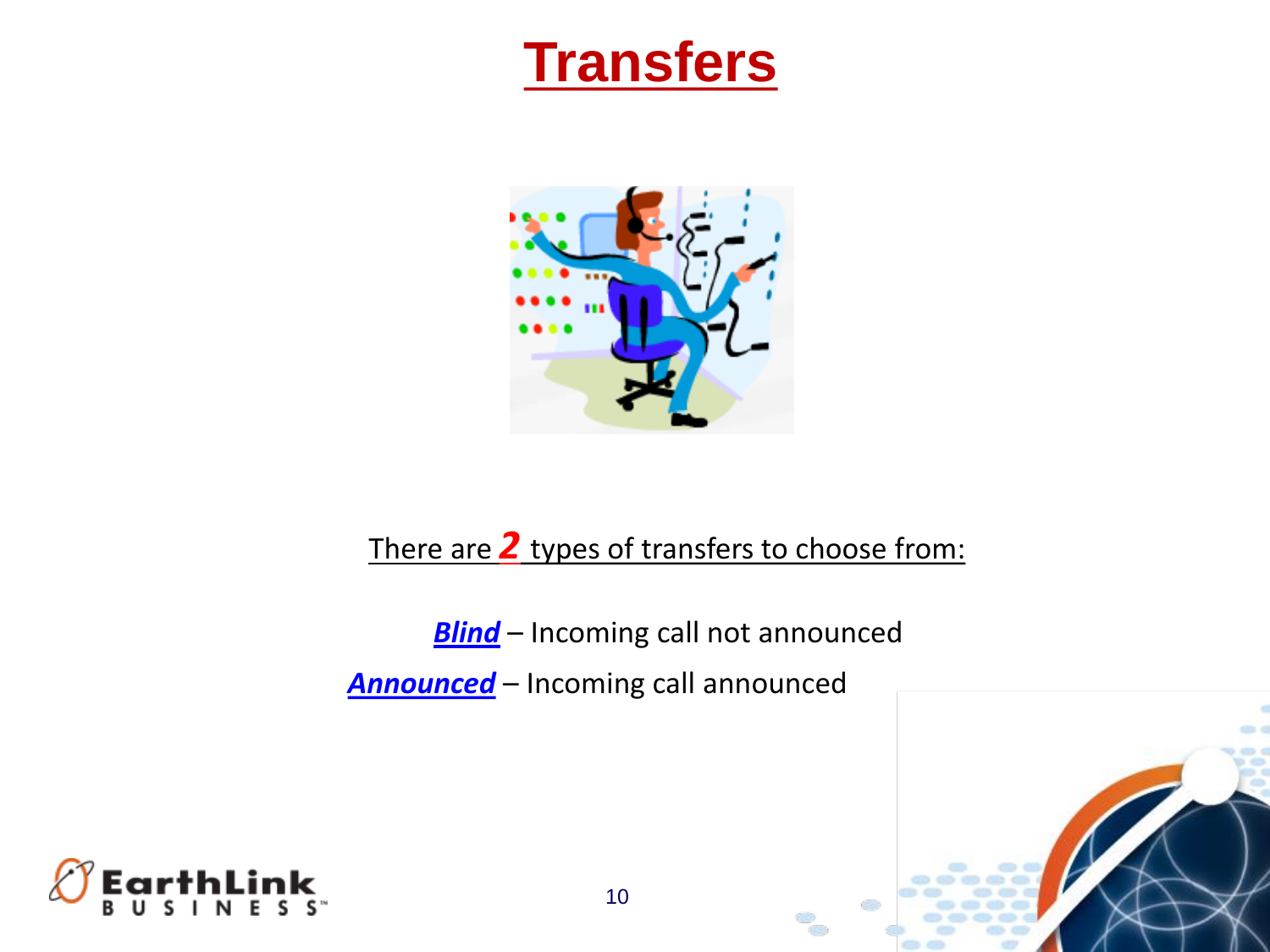## **Blind Transfers**

- 1. Press "**Menu**"
- 2. Press (#3) "**Blind Transfer**"
- 3. Enter internal extension or 10 digit phone number (external) to transfer to
- 4. Press "**Trans**"

*Note*: If this option is chosen, you loose the ability to reconnect with the original caller







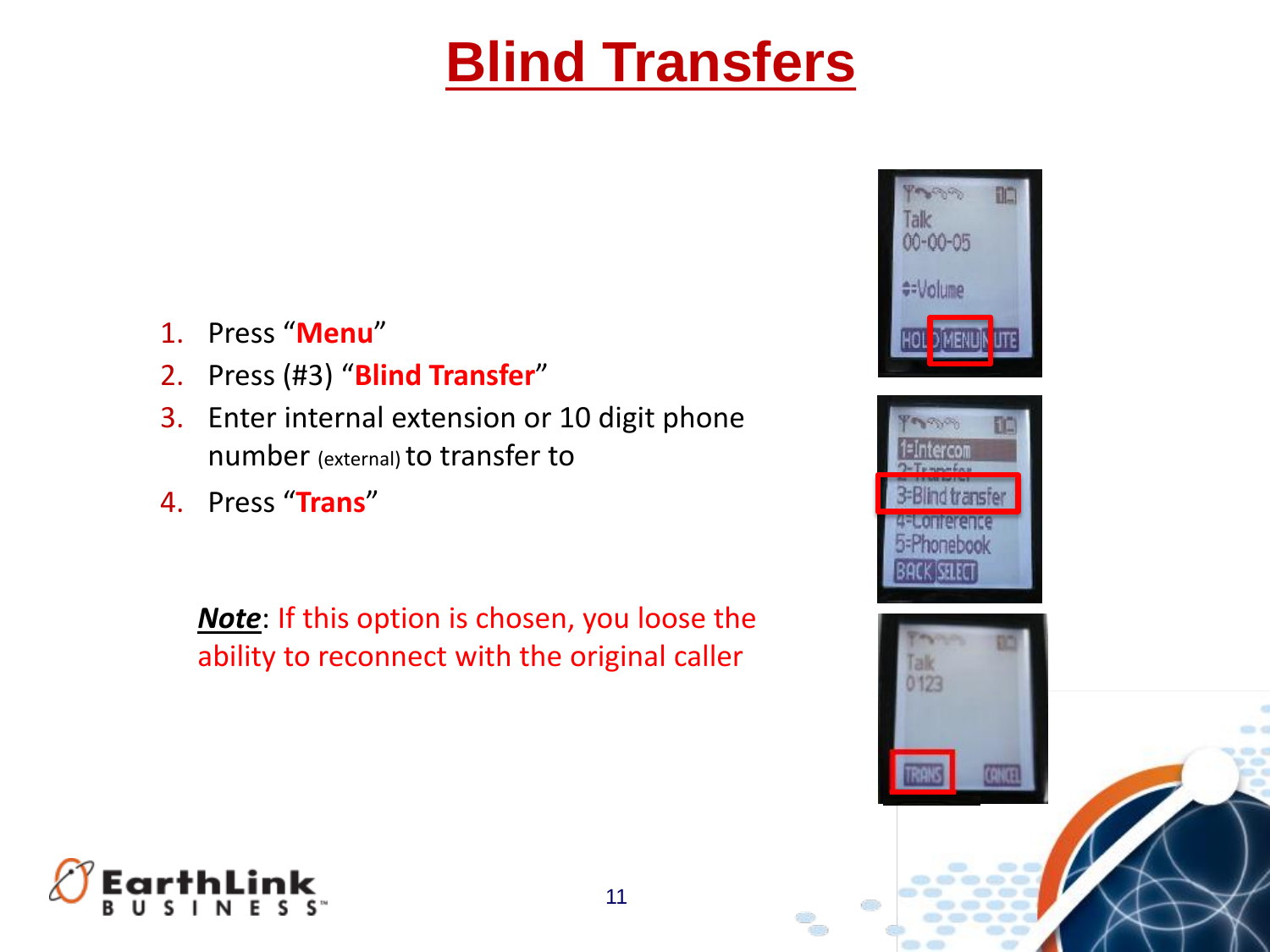## **Announced Transfers**

- 1. Press "**Menu**" (soft key)
- 2. Select (#2) "**Transfer**"
- 3. Enter internal extension or 10 digit phone number (external)
- 4. Announce the call
- 5. Press "**Trans**"







60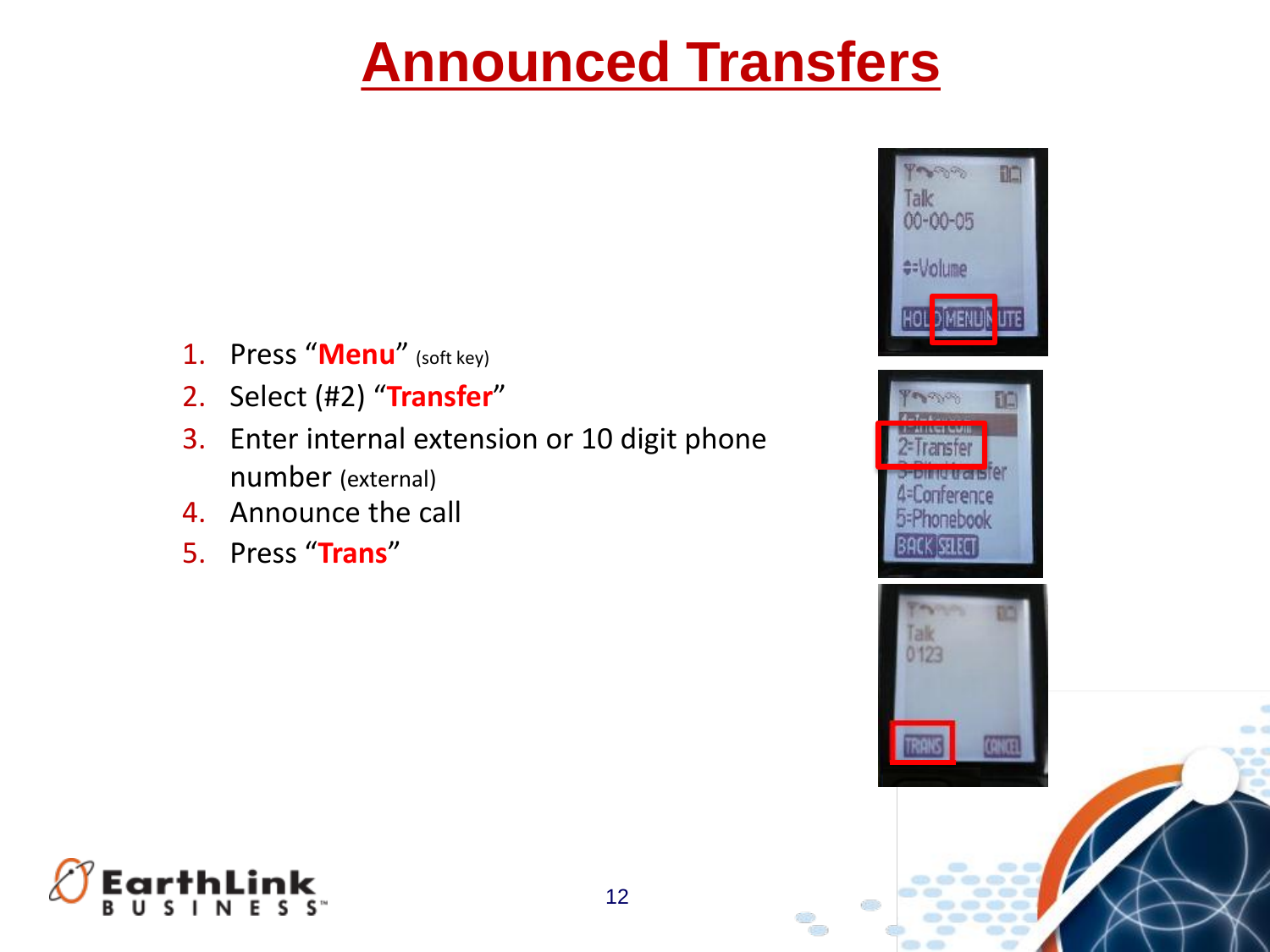### **What if the Caller Doesn't Answer or Can't Take the Call?**



Press "**Cancel**" (soft key) – This ends the transfer process

*You now have the option to*:

Take a message

- or -

Transfer the call to another party

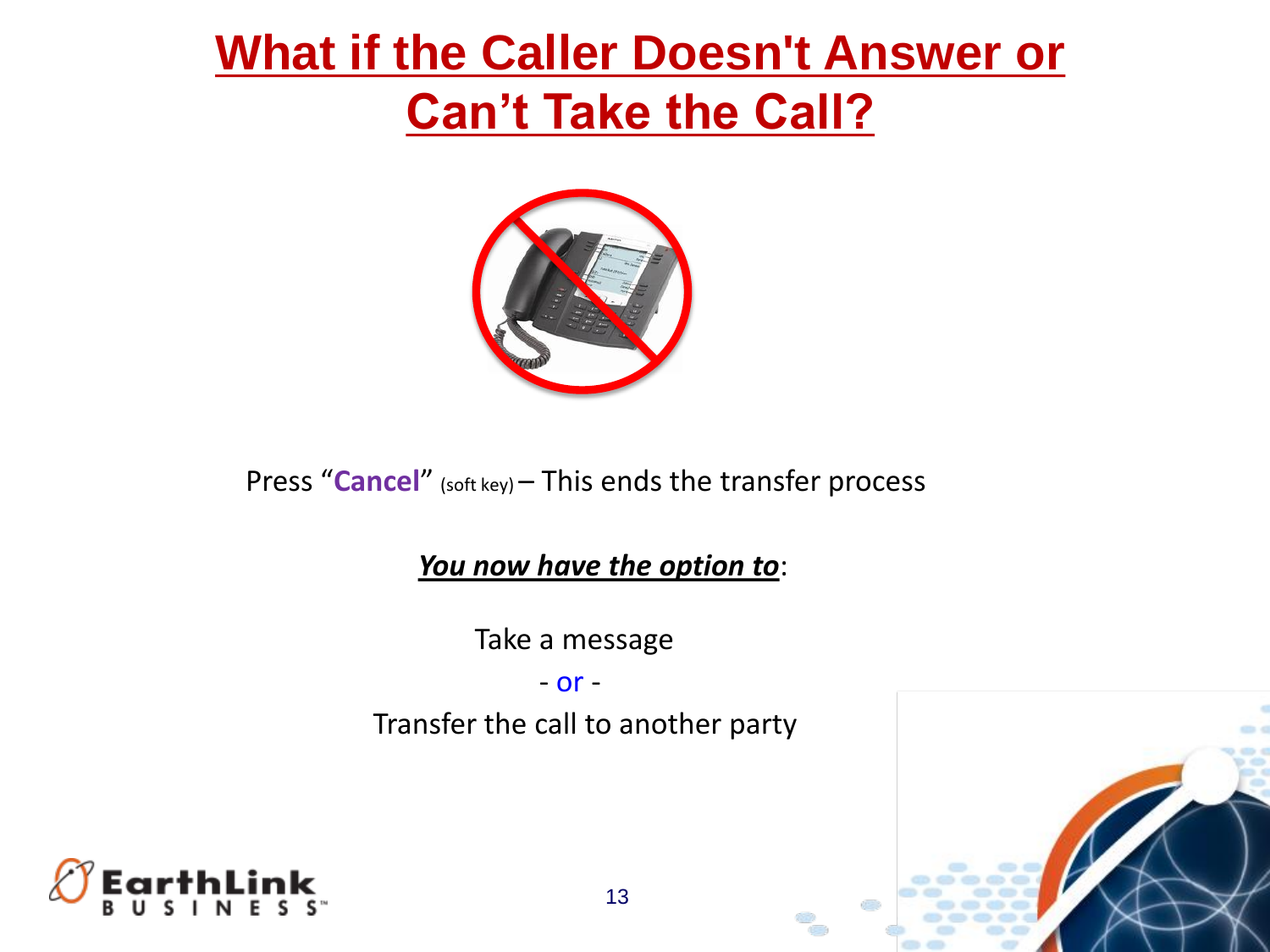# **Conference Calls**

#### *After Speaking with the 1st Party*

- 1. Press "**Menu**"
- 2. The 1<sup>st</sup> caller is *automatically* placed on hold
- 3. Press (#4) "**Conference**"
- 4. Dial the number of the  $2^{nd}$  party
- 5. Press "**Conf**" (soft key) a 2nd time

**The Conference call is now initiated. All 3 parties are connected.**